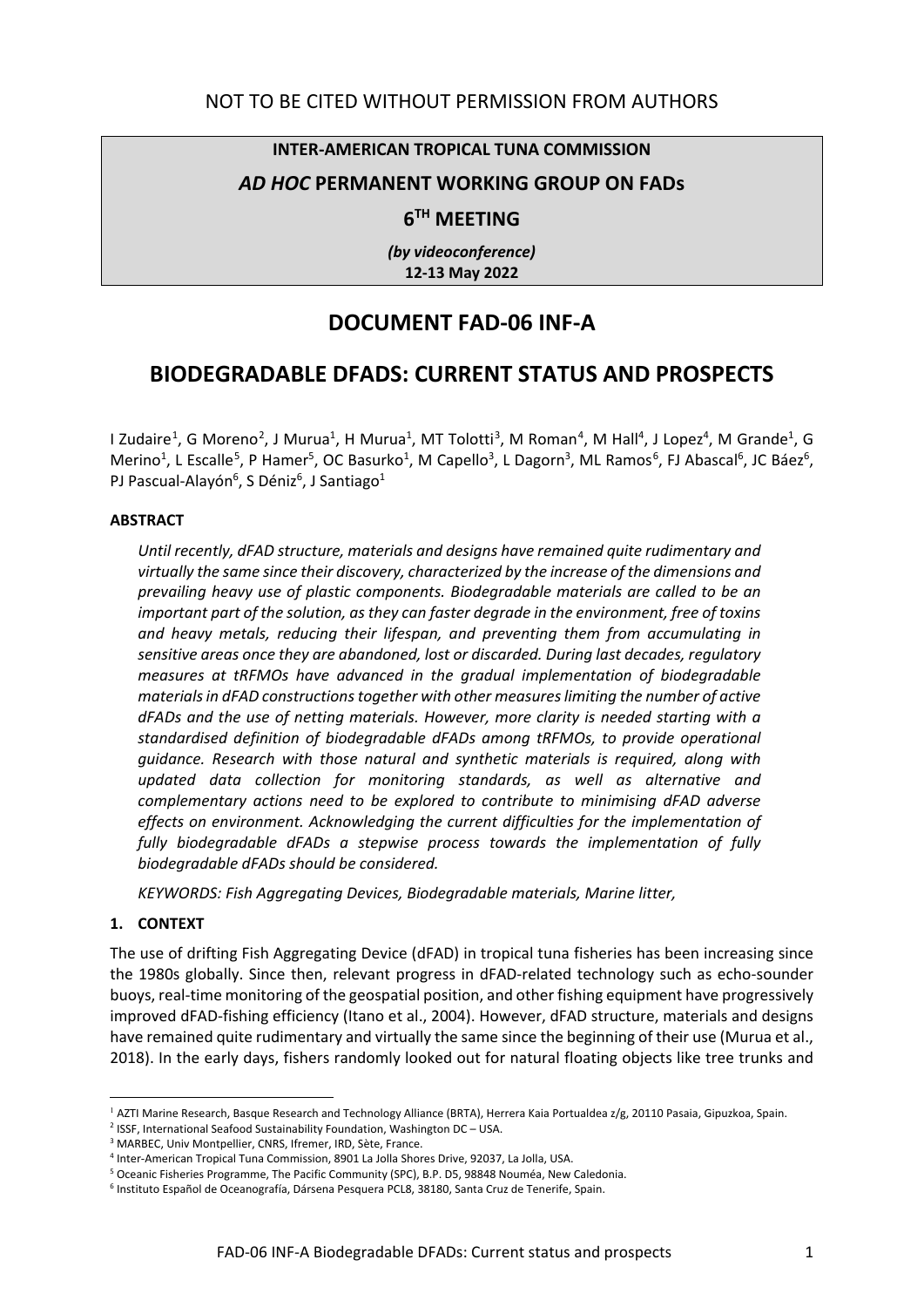branches (Gaertner and Pallares, 2002). Soon after, fishers started adding artificial elements to the logs to increase tuna attraction (e.g., attaching purse seine net to provide an underwater structure for fish to shelter, or cork line buoys to add flotation to the waterlogged objects) finally moving to fully man-made dFAD constructions, characterized by increased dimensions and heavy use of recycled nylon purse seine netting, other plastic components (e.g., bait buckets, sub-surface attractors, colourful plastic ribbons, tattered salt sacks), floating materials like bamboo and net corks, and pieces of metal wire or metal rings for ballast (Murua et al., 2018).

Designs and structures of dFADs can vary among fleets and regions, but basically all consist of two parts: a floating (raft) and a submerged (tail) structure. The raft is generally built using several bamboo canes as floatation, i.e., canes tightly bound together, or rafts constructed with a basic frame shape with additional flotation with net corks or floats. Recently, square or octagonal metallic shape frames are being used in some regions (e.g., Atlantic and Indian oceans) (Murua et al., 2014). The raft is usually wrapped in large black-coloured mesh recycled from purse seine netting (often 13-21-cm mesh) and/or smaller mesh size netting (<7-cm mesh) to provide structural strength and reduce visibility to other vessels. Synthetic raffia or canvas are commonly used in addition to the netting, but rarely replaced it completely (e.g., Indian Ocean). The submerged appendage or tail can also be diverse in shape and material, but generally consists of open panels of small mesh size netting, canvas hanging underneath (mainly in the Atlantic and Pacific Oceans); or old purse seine netting hanging in tight coils. Some fleets have recently replaced these coils with polyester ropes(mainly in the Indian Ocean) (ISSF, 2017; Escalle et al., 2018, Zudaire et al., 2020).

The long lifespan of petroleum-based plastic materials and the large amount of material used for dFAD construction contribute negatively to increasing the impacts that dFADs have on the ecosystem (Filmater et al., 2013; Maufroy et al., 2015; Moreno et al., 2017; Moreno et al., 2018; Escalle et al., 2019; Imzilen et al., 2021). Depending on the ocean and fleet, fishers consider that their dFADs have a functional life of 6-12 months (Moreno et al., 2016; Murua et al., 2018), with few dFADs used over a year. In fact, dFAD exchange or appropriation is occurring in all regions and areas at different degree, leading to skippers losing track of their dFADs much faster (e.g., < 3 months in some regions). It is also estimated that a significant proportion of those dFADs end up lost, abandoned or discarded (Maufroy et al., 2015; Imzilen et al., 2021; Escalle et al., 2021), which can in turn end stranding in sensitive areas such as coral reefs (Scott and Lopez 2014; Balderson and Martin, 2015; Davies et al., 2017; Zudaire et al., 2018; Escalle et al., 2019). Once dFAD track is lost, it becomes marine litter, a global environmental concern that is present in all oceans and marine environmental compartments, which is an increasing problem worldwide (Cózar et al., 2014; Morales-Caselles et al., 2021). The competent management bodies and the fishing industry itself, have adopted various sets of measures to reduce the impact of dFAD structures on the ecosystems. These include reducing the number of daily active dFADs at sea monitored by a vessel (IOTC Res 19/02<sup>[7](#page-1-0)</sup>; ICCAT Rec. 20-01<sup>[8](#page-1-1)</sup>; IATTC C-21-04<sup>[9](#page-1-2)</sup>; and WCPFC CMM-2021-01<sup>10</sup>), prohibiting FAD activities during particular areas and seasons (IATTC C-21-04 and WCPFC CMM-2021-01<sup>[11](#page-1-4)</sup>), limiting the use of netting material with small mesh size (< 7 cm) (ICCAT Rec. 19-02<sup>12</sup>; IATTC  $C$ -19-01<sup>[13](#page-1-6)</sup>; and WCPFC CMM-2018-01) or directly prohibiting the use of netting material in dFAD construction (IOTC Res 19/02; WCPFC CMM-2021-01) and promoting the use of natural or biodegradable materials (IOTC Res 19/02; ICCAT Rec. 19-02; IATTC C-19-01; and WCPFC CMM-2020- 01). However, the problem of marine litter is still unresolved, and circular economy, including alternative designs and materials such as natural biodegradable materials (e.g., bamboo canes, cotton), are being promoted to be an important part of the solution, as they can degrade faster in the environment and are free of toxins and heavy metals, reducing their lifespan, and preventing them

<span id="page-1-0"></span><sup>7</sup> [IOTC Res 19/02](https://www.iotc.org/sites/default/files/documents/compliance/cmm/iotc_cmm_1902.pdf)

<span id="page-1-1"></span><sup>8</sup> [ICCAT Rec 20-01](https://www.iccat.int/Documents/Recs/compendiopdf-e/2020-01-e.pdf)

<span id="page-1-2"></span><sup>&</sup>lt;sup>9</sup> <u>[IATTC C-21-04](https://www.iattc.org/PDFFiles/Resolutions/IATTC/_English/C-21-04-Active_Tuna%20conservation%20in%20the%20EPO%202022-2024.pdf)</u>

<span id="page-1-3"></span><sup>10</sup> [WCPFC CMM-2021-01](https://www.wcpfc.int/doc/cmm-2020-01/conservation-and-management-measure-bigeye-yellowfin-and-skipjack-tuna-western-and)

<span id="page-1-4"></span><sup>11</sup> [WCPFC CMM-2021-01](https://www.wcpfc.int/doc/cmm-2020-01/conservation-and-management-measure-bigeye-yellowfin-and-skipjack-tuna-western-and) 12 **[ICCAT Rec. 19-02](https://www.iccat.int/Documents/Recs/compendiopdf-e/2019-02-e.pdf)** 

<span id="page-1-6"></span><span id="page-1-5"></span><sup>13</sup> [IATTC C-19-01](https://www.iattc.org/PDFFiles/Resolutions/IATTC/_English/C-19-01-Active_Amends%20and%20replaces%20C-18-05%20FADs.pdf)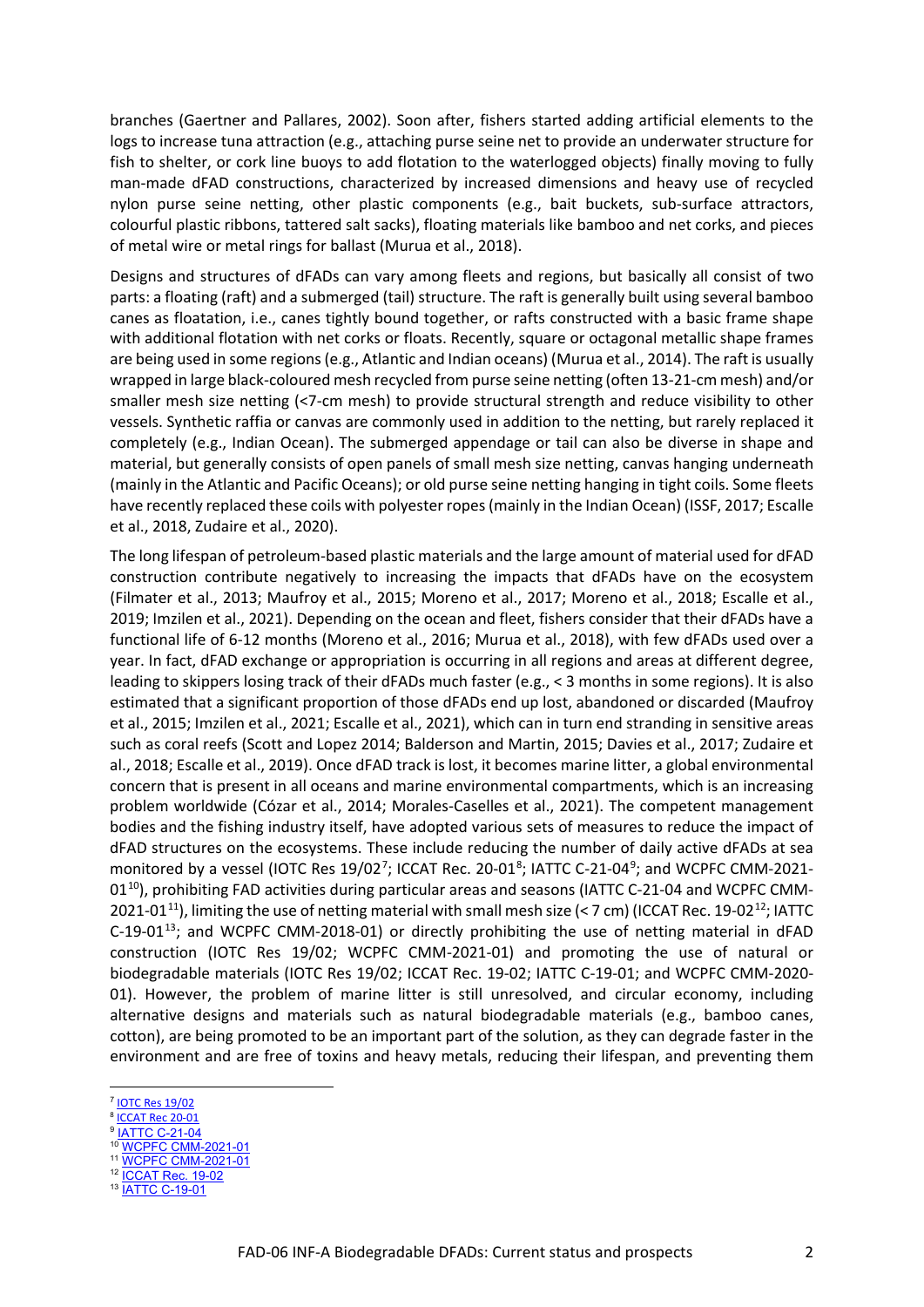from a long-term accumulation in sensitive areas once they are lost (Zudaire et al., 2020). Several stakeholders, including fishing companies are testing biodegradable materials, and some are already constructing part of the dFAD using these materials (e.g., bamboo rafts or cotton ropes for the submerged structure) (Zudaire et al., 2020). However, except for some specific cases, dFADs are still mostly constructed out of highly durable synthetic materials such as nylon nets, PVC and EVA floatation or metal rafts and weights (Murua et al., 2018; Phillip and Escalle, 2020). The only natural biodegradable materials used regularly are bamboo rafts and, in some cases, coconut or nipa palm leaves as attractors attached to the appendance (Moreno et al., 2020).

## **2. DIFFERENT TRFMOS REGULATIONS REGARDING THE USE OF BIODEGRADABLE DFADS**

All tuna Regional Fisheries Management Organizations (tRFMO) have made progress towards addressing these impacts and adopted several recommendations and resolutions to gradually replace existing "conventional" dFADs with non-entangling dFADs and promote research and use of biodegradable materials in dFADs constructions for the reduction of synthetic marine litter (IOTC Res 19/02; ICCAT Rec. 19-02; IATTC Res. C-19-01; and WCPFC CMM-2021-01).

In this regard the most ambitious resolution was adopted by the IOTC in Resolution 19/02, which states that dFAD must be constructed with non-meshed materials from the  $1<sup>st</sup>$  of January, 2020. In addition, it encourages the use of biodegradable materials in dFADs construction from  $1<sup>st</sup>$  of January, 2022: "*CPCs shall encourage their flag vessels to use biodegradable dFADs in accordance with the guidelines at Annex V with a view to transitioning to the use of biodegradable dFADs, with the exception of materials used for the instrumented buoys, by their flag vessel from 1 January 2022"*. In the Atlantic Ocean, ICCAT has also adopted, in Recommendation 19-02, measures for the use of non-entangling dFADs and use of more sustainable materials. The designs of non-entangling rafts and subsurface structures were aimed at reducing the entanglement of sharks, sea turtles or any other species. In the ICCAT recommendation the definition of the non-entangling material is less precise as it does not include any reference to the presence of meshed materials or mesh size as it has been included in other measures at tRFMOs. In addition, to diminish the amount of synthetic marine litter, CPCs should "endeavour that as of January 2021 all dFADs deployed are non-entangling, and constructed from biodegradable materials, including non-plastics, with the exception of materials used in the construction of dFAD tracking buoys".

In the case of the Pacific, both the IATTC and the WCPFC encourage to avoid the use of entangling net. If open mesh nets are used the mesh size is restricted to <7 cm for the raft and tail. In the former case, it must be well wrapped around the whole raft so that there is no netting hanging below the dFAD when it is deployed, and in the latter case, it must always be tied tightly in bundles or "sausages" with weights attached to minimize the entangling potential of the dFAD (IATTC C-19-01 and WCOPFC CMM-2018-01). Recently, mesh nets will be completely prohibited as of January 1st 2024 (WCPFC CMM-2021-01). In the IATTC area, all dFADs must meet previously mentioned criteria of low-entanglement risk and encourage the use of biodegradable dFADs as of  $1<sup>st</sup>$  January, 2019 (C-19-01) and in the WCPFC area as of  $1^{st}$  January, 2020 (CMM-2018-01).

#### **3. BIODEGRADABLE DFAD DEFINITION**

The terms "natural" and "biodegradable" are used interchangeably to refer to these new alternative materials for dFAD by tRFMOs (IOTC Res. 19/02; ICCAT Rec. 19-02; IATTC C-19-01, and WCPFC CMM-20-01). However, its implementation when constructing dFADs is not so straightforward, as a biodegradable material is subject to certain preconditions (Zudaire et al., 2018) and the definitions currently used by tRFMOs are vaguely described and lack clear specification. Thus, despite adopted resolutions and recommendations, more clarity is needed starting with a standardised definition of biodegradable dFADs to provide guidance among tRFMOs, which can be ideally harmonized in the context of the Joint tRFMOs FAD Working Group. This is indispensable to find suitable materials and to establish realistic measures for their implementation and monitoring, that will depend on the state of development and testation of these materials. In parallel, tRFMOs should make provisions on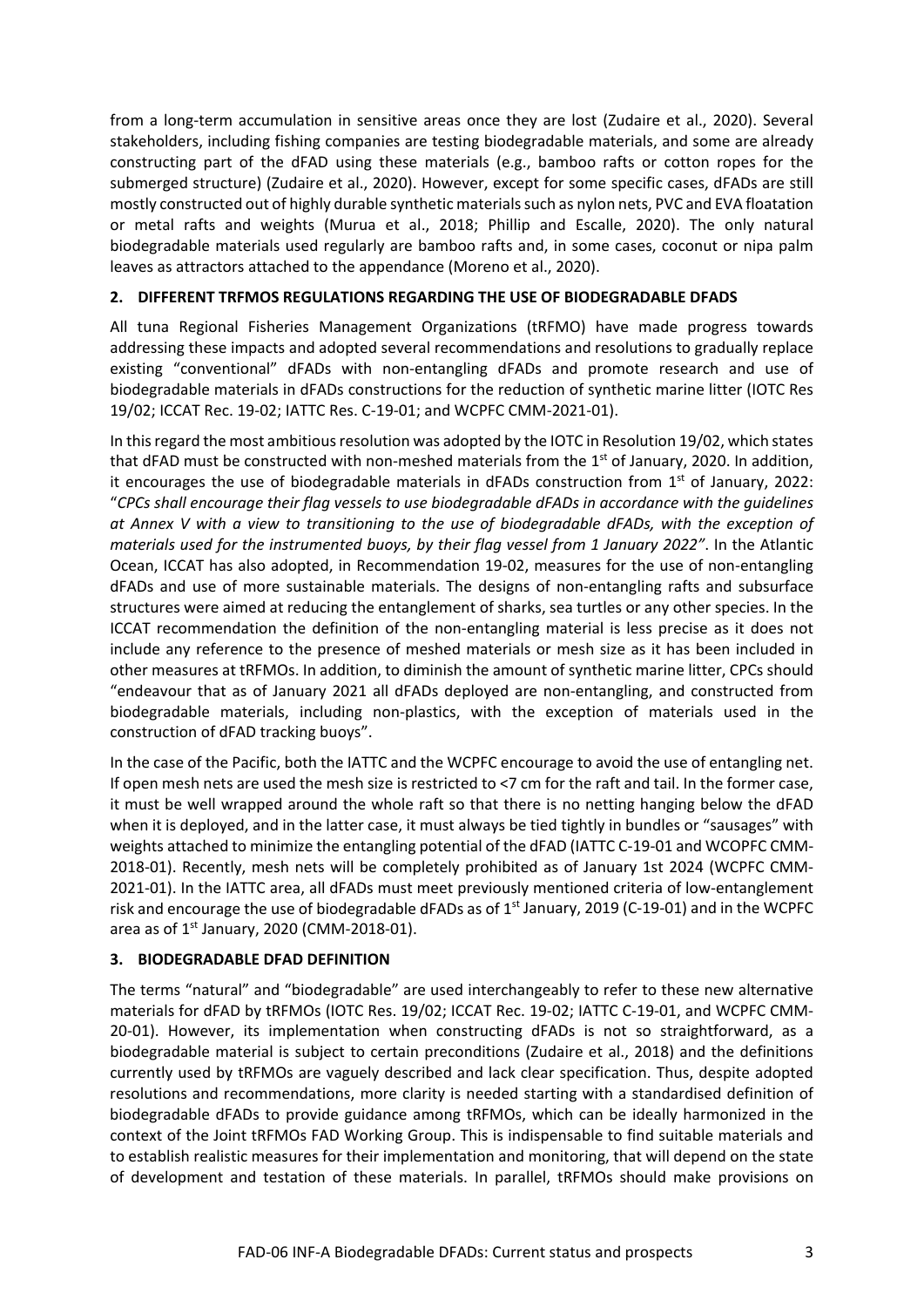updated data collection that would help monitor the evolution of biodegradable dFAD use under specific definition and standards.

Biodegradable dFAD definition should consider the international standards in place, regulatory framework and address minimum indispensable conditions for materials (e.g., permitted materials, derived-components and environmental considerations). In addition, it should be specified whether the term biodegradable should be applied to the materials themselves or to the final product (i.e., the dFAD, composed by various parts). In the latter, each of them may have different functionality/duration (timeframe), shape (thickness) and environmental impacts, as the dFAD can become a potential residual as whole or disaggregated into parts. Also, it should be recommended to limit to those materials biodegrading in marine environments, due to lost dFAD will be hardly recovered. In this regard, Zudaire et al. (2018) proposed a tentative definition, also presented at the second meeting of the joint tRFMO FAD Working Group (Anon., 2019), that considered aspects like type of materials and configuration, the environmental impacts, durability and functionality, and practical and economic viability, as follows:

"*A biodegradable dFAD would be composed of non-netting form renewable lignocellulosic materials (i.e., plant dry matter - here describe as natural material) and/or bio-based biodegradable plastic compounds, prioritizing those materials that comply with international relevant standards or certification labels for plastic compostability in marine environments. In addition, the substances resulting from the degradation of these materials should not be toxic for the marine and coastal ecosystems or include heavy metals in their composition. This definition does not apply to electronic buoys attached to dFADs to track them.*"

#### **4. BIOBASED PLASTICS: CURRENT STATE**

Plastic materials are evolving to polymers derived from renewable biological resources (biobased) and polymers that are considered biodegradable (Lambert and Wagner 2017). Any material that meets those conditions, being fully or partially bio-based or biodegradable, is considered to be a bioplastic. In this sense, although bioplastic materials are not specifically described as an alternative to conventional plastics by the EU Directive 2019/90, they may be an option to consider in the future, if certified as biodegradable in the marine environment. However, the production of bioplastics currently represents a percentage of around 1% of global plastics production, and plastics certified as biodegradable in marine conditions are still limited with very limited functionality. Among those found with marine biodegradability certification (e.g., Novamont's Mater-Bi (complying with ISO 19679); NuplastiQ's BioBlend MB; NuPlastiQ CG (complying with ASTM D6691 and certified as "OK Marine" by TÜV Austria) are based on biopolymers with very limited functional properties (no more than 2 to 4 months). Furthermore, these marine biodegradability standards are a guideline and there is a lack of information on clear requirements for conditions and time frames. Marine biodegradation standards are under research and development, so that relevant bioplastic products can be introduced to the market.

It is important to note that just because a bioplastic is biodegradable in soil, it does not mean that it is biodegradable in a marine environment, as the physical and chemical conditions in each environment (soil and marine) are different. Besides the certification and market limitations, the toxicity of chemical additive used in the production of bioplastic and their potential impacts and extent on the environment are not clear enough yet (Zimmermann et al., 2020). In this line, oxo-degradable plastics (i.e., conventional plastic mixed with an additive that quickly fragment into smaller and smaller pieces but without break down at the molecular or polymer level) should not be considered as potential materials for dFAD construction as they can breakdown quickly by oxidative chemical reagents and continue to impact marine ecosystems by entering the food chain as they breakdown (Eljarrat, 2021).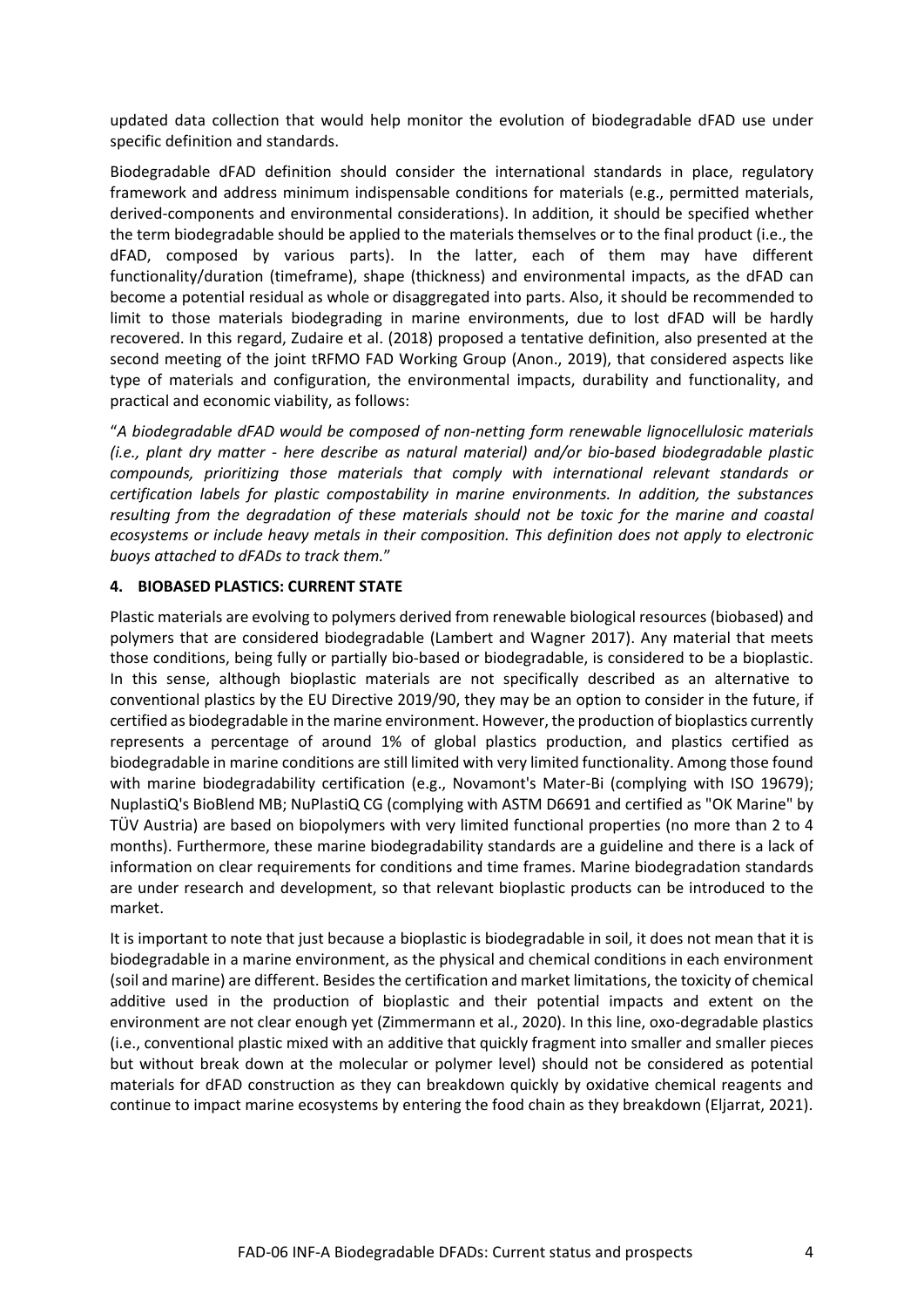#### **5. RESULTS ON TESTED MATERIALS AND DESIGNS**

In the last decade, public and private funded projects have tested suitable natural (lignocellulosic) materials to build biodegradable dFADs prototypes. Studies conducted on new biodegradable dFAD designs dates to the early 2000s (Armstrong and Oliver, 1996; Delgado de Molina *et al.*, 2004; Delgado de Molina *et al.*, 2007). However, most of these initial at sea tests with biodegradable dFADs were very limited in scale, yielding inconclusive results and a slow rate of improvement. These first trials with non-entangling biodegradable dFADs were mainly looking for natural suitable materials testing an array of different options like jute, sisal and palm leaves (Delgado de Molina et al., 2004). Further, small pilot projects with few deployments of experimental biodegradable dFADs were tested in the Indian and Atlantic oceans, with bamboo rafts, sisal and jute ropes seeking to move towards ecological dFADs (Franco et al., 2009, 2012). Similarly, the IATTC conducted a set of biodegradable anchored FAD tests in a controlled environment in Achotines (Panama) built with a common floating structure made of bamboo canes and coconut shells and a tail either made with agave ropes with bamboo frames, high-resistance cotton canvas or a combination of both (Roman et al., 2020). Other biodegradable dFAD trials were deployed by the private sector, with various purse seine companies (e.g., European Union, United States of America, Korea) testing them at sea during commercial fishing operations. These trials have experimented with ropes and canvas made from coconut fiber and high-resistance cotton. In addition, EU purse seine companies sponsored a study to evaluate the best biodegradable twine materials and their structural configuration (e.g., twisted, braided and bulked) for use in dFAD appendages (Lopez et al., 2019). Several plant-origin fibres such as cotton, sisal, hemp and linen were analysed under controlled conditions for the construction of ropes, and parameters like potential biodegradation, resistance, reproducibility, and availability in the market were assessed (Lopez et al., 2019). Similarly, the International Seafood Sustainability Foundation (ISSF) tested various ropes made of organic materials (cotton, sisal and linen) under controlled conditions in Maldives, in collaboration with the Marine Research Centre in the Maldives and FAO Common Oceans Tuna project. The research showed that 100% cotton rope (20 mm diameter, 4 strands in torsion Z) fulfilled the criteria to support the weight of the dFAD structure and link the surface component of the dFAD with the deeper components (Moreno et al., 2019). ISSF in collaboration with an EU fleet also deployed 85 biodegradable dFADs with cotton rope tails in the Indian Ocean (Moreno et al., 2017a). Other natural biodegradable materials that have been tested at small-scale experiments to make ropes and canvas were agave and abaca, coated, or not, with natural origin components(Tunacons, 2017). Other options for materials, which have not yet been tested and may be good candidates, include bamboo-derived textile fabric for the tail and other bamboo components for the raft/floatation. Balsa wood is available in some Latin-American countries, and has shown promising results in the eastern Pacific Ocean experiment (Roman et al 2020). However, this material is not available in other parts of the world, making difficult a generalized and regular access to it by all fleets.

These initial small-scale trials provided a foundation to develop the larger-scale experiments launched in recent years in the Indian Ocean (Zudaire et al., 2020), eastern (TUNACONS 2017; Roman et al., 2020) and western (Moreno et al. 2021) Pacific Ocean. The Indian Ocean project BIOFAD funded by the European Union, ABNJ Common Ocean project, coordinated by AZTI (in consortium with IRD, IEO, SFA and ISSF) and the collaboration of the EU and Korean purse seine fleets, deployed 770 biodegradable dFADs built using natural materials like resistant cotton ropes/canvas and bamboo canes (Zudaire et al., 2020). Similarly, the eastern Pacific Ocean project for biodegradable dFAD (named NEDs), funded by the EU and coordinated by IATTC, and framed within the Fishery Improvement Projects of EU (OPAGAC) and Ecuadorian (TUNACONS) shipowners' associations, deployed 715 biodegradable dFADs up to date (still ongoing, target to deploy 796 biodegradable experimental FADs by mid-2022) built using hemp, cotton, balsa wood and bamboo canes (Roman et al., 2020, FAD-06-02). In the EPO, where 3 prototypes are being tested, the condition of the materials used in one of them seems to be between 'excellent' to 'good' after, at least, two months of soak time period. Preliminary results for the EPO experiment also showed similar catch per set rates between biodegradable dFADs and traditional paired control dFADs (Roman et al 2020, FAD-06-02).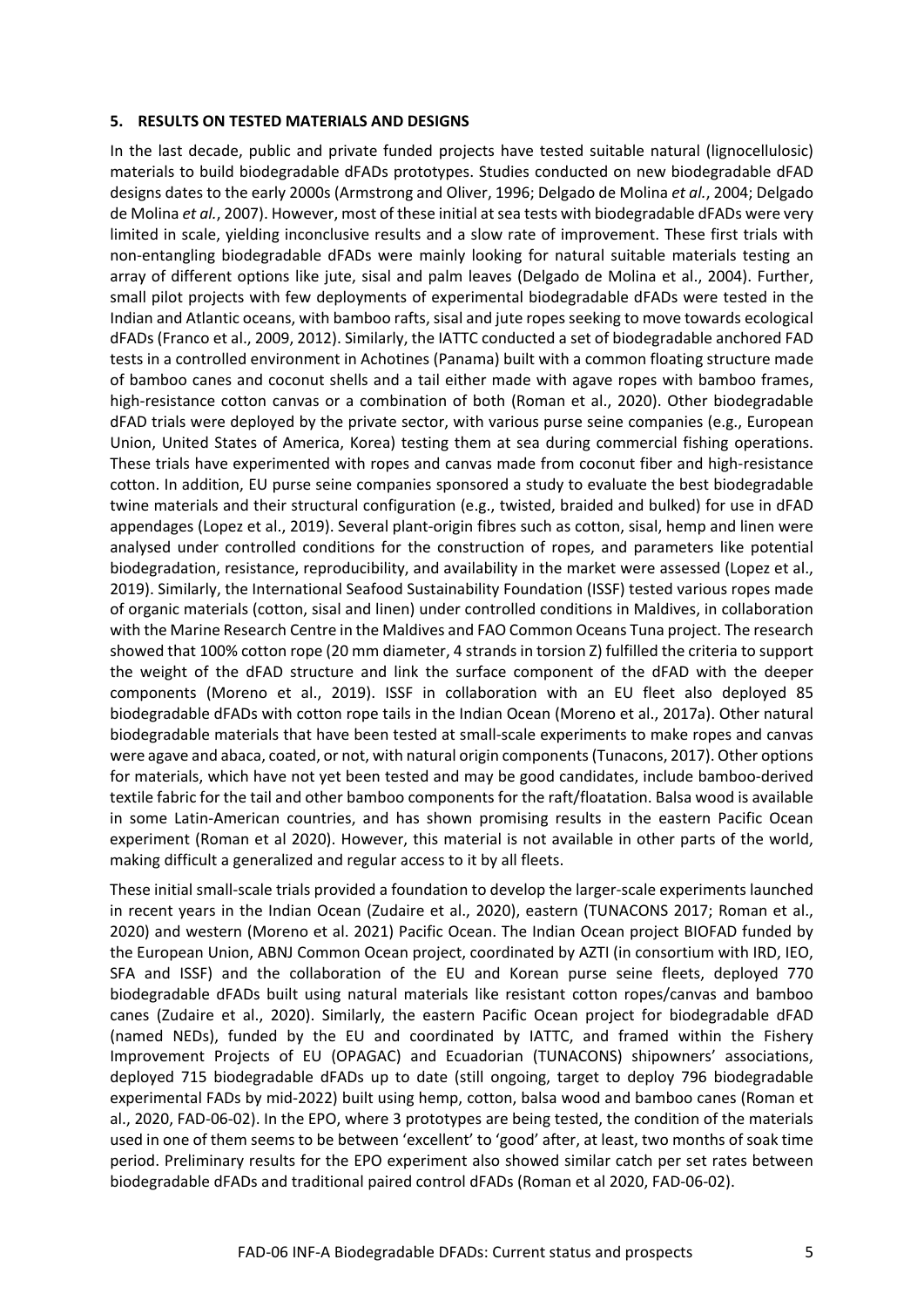With the experience gained in prior actions in which cotton material showed the most promising results, ISSF has recently developed the JellyFAD (Moreno et al., 2021), which is a new and innovative design of a dFAD, based on drifters used by physical oceanographers. Results of previous experiences testing biodegradable dFADs showed in general that the lifetime of biodegradable dFADs that maintain the traditional dFAD design but made of organic materials, may be shorter than that required by fishers in most occasions. The short lifespan of those biodegradable dFADs may be mainly due to the structural stress suffered by dFAD designs traditionally used. Thus, in order to use organic materials, instead of the persistent plastic, and increase the lifespan of those biodegradable dFADs, a paradigm shift may be beneficial. Biodegradable dFAD structures could be re-designed to suffer the least structural stress in the water. The innovation in the JellyFAD is that it drifts with quasi-neutral buoyancy and thus reduces the structural stress and the need for flotation (i.e., plastic buoys), and it is made basically with bamboo raft, cotton ropes and canvas for the submerged structure. Recently, 70 JellyFADs have been deployed in the western Pacific Ocean in a ISSF project with the collaboration of a fleet from Federal States of Micronesian (Moreno et al., 2021). During this year, a new project has been launched by OPAGAC to deploy around 350 JellyFADs in the Atlantic Ocean, as well as in the eastern Pacific Ocean.

## **6. OTHER ACTIONS TO REDUCE THE IMPACT OF DFAD STRUCTURE ON THE ECOSYSTEM**

Despite the regulatory measures and the use of biodegradable materials, alternative and complementary actions need to be explored to minimise dFAD adverse effects on the environment. dFADs recovery initiatives have been limited in time and space due to the associated high cost and logistic difficulties related to working in remote areas with limited resources (Moreno et al. 2018; Escalle et al. 2021). However, dFAD retrieval programs implemented on specific regions like the FAD-Watch pilot project, a multi-stakeholder regional cooperation and the commitment of purse seiner vessel operators, implemented in 5 atolls in Seychelles, in the Indian Ocean, could be a potential solution to partially reduce stranding events, including beaching (Zudaire et al., 2018). This is also currently under development in Palmyra atoll in the WCPO (Escalle et al., 2021). These programs should be defined considering environmental information, such as ocean modelling and buoy trajectories, and waste management plans, including ways to transport and proper disposal and/or recycling in accordance with MARPOL (Annex V).

Other actions focused on avoiding the stranding to occur could be more cost-effective. Evaluating the trade-off between the beaching rate associated with each deployment area and dFAD use (Imzilen et al., 2021; Escalle et al., 2021b), could help in decision making for the adoption of alternative measures of dFAD spatio-temporal dFAD activity closures or the adaptation of the ones in place (e.g., FAD closure in the Atlantic by Rec. 19-02). In addition, development of multi-stakeholder programs (with the commitment of purse seiner vessel operators) for dFADs reuse or exchange, by sharing tracking positions before deactivating could help in reducing the number of lost or abandoned of dFADs.

Science-industry collaboration, like the ISSF Skippers Workshop program (Murua et al., 2017), the regular skippers' workshops organized by the IATTC and collaborators, or the tuna industry's Codes of Good Practice (Grande et al., 2019), are essential to make progress both in the implementation of biodegradable materials and in the implementation of management measures and operational fishing practices necessary to minimise dFADs impacts on environment.

## **7. RECOMMENDATIONS**

- A harmonised definition, across tRFMOs, is urgently needed to establish guidelines and a timeline for biodegradable dFAD construction and implementation, as well as define updated data collection programs. An effective replacement of non-biodegradable dFADs by those partly/fully biodegradable still requires investigation to solve important practical/technical aspects for the operationalization of biodegradable dFADs. Further research with those natural and synthetic materials that meet the agreed biodegradable dFAD definition is required.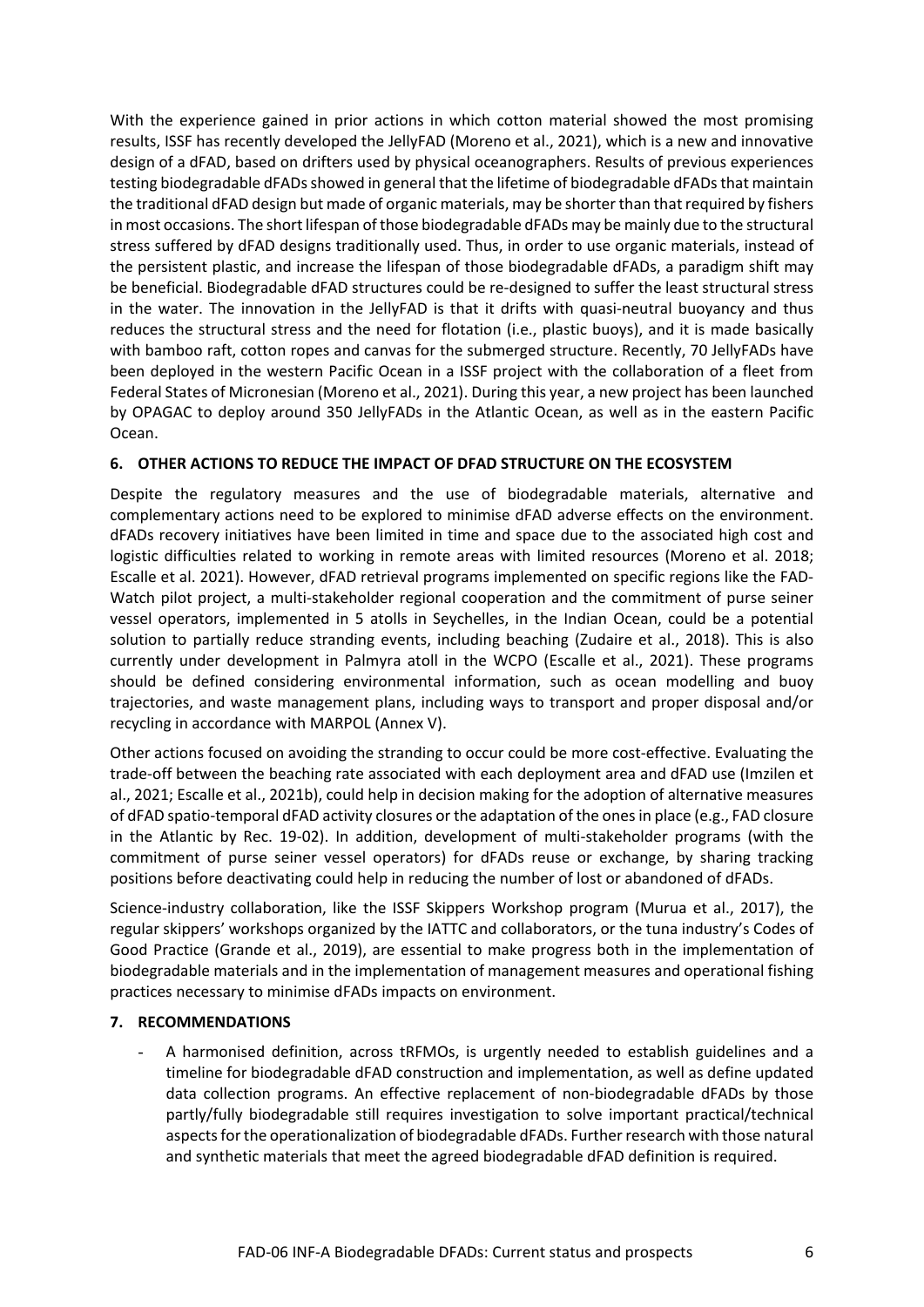- Acknowledging the current difficulties for the implementation of fully biodegradable dFADs as biodegradable materials for all dFAD components are not available yet (e.g., floating parts); a stepwise process, including a timeline, towards the implementation of fully biodegradable dFADs should be considered based on the current state of the art of materials available, similar to ISSF's classification for dFAD entanglement risk (ISSF, 2019).
- Considering the degradable nature of the components used in biodegradable dFAD construction, i.e., material more vulnerable to the environmental conditions and crew manipulation than traditional (Roman et al. 2020), it might be necessary certain modifications in the fishing strategies by considering the biodegradable dFADs shorter soak time (e.g., rough maneuvers, lifting them up the sea surface during the set, etc) not to compromise its integrity.
- Based on the recommendation made in the Indian Ocean BIOFAD project (Zudaire et al., 2020) different options/categories could be discussed in this stepwise and gradual process:
	- Category I. This category corresponds to 100% biodegradable dFADs. This means all parts (i.e., raft and tail) of a dFAD are built with biodegradable materials. Used materials should fulfil the biodegradable dFAD definition proposed as part of the BIOFAD project.
	- Category II. This category corresponds to dFADs using biodegradable materials for the whole dFAD except for the floating component (i.e., plastic floats). This means that all parts (i.e., raft and tail) of a dFAD are built with biodegradable materials fulfilling the BIOFAD proposed definition for biodegradable dFAD but have additional nonbiodegradable floatation elements.
	- Category III. This category corresponds to dFADs using only biodegradable materials in the construction of the tail but non-biodegradable materials in the raft (e.g., synthetic raffia, metallic frame, plastic floats). This means all underwater hanging parts (i.e., tail) of a dFAD are built with biodegradable materials fulfilling the BIOFAD proposed biodegradable dFAD definition.
	- Category IV. This category corresponds to dFADs with all parts (i.e., raft and tail) only built partly or with non-biodegradable materials.
- Progressively, as soon as new biodegradable materials become available in the market, the percentage of biodegradability should be increased for the construction of other parts of the dFADs (e.g., floats, buoy) in order to target 100% biodegradability for the dFAD as per the biodegradable definition above. In the meantime, plastic based materials should be reduced as much as possible. Gradual modification of current dFAD designs, in terms of reductions in the amount of material (e.g., depth of tails) and the synthetic fraction used in their construction, should be promoted in the short-term using results and lessons learnt from all the global initiatives while medium- to long-term implementation of biodegradable dFADs is in progress.

#### **REFERENCES**

- Anon., 2019. Report of the second meeting of the joint tRFMO FAD Working Group. 8-10 May 2019 San Diego, USA.
- Armstrong, W. A., & Oliver, C. W. 1996. Recent Use of Fish Aggregating Devices in the Eastern Tropical Pacific Tuna Purse-Seine Fishery: 1990-1994 (Revised March 1996).
- Balderson, S.D., and Martin, L.E.C. 2015. Environmental impacts and causation of "beached" drifting aggregating devices around Seychelles Islands: a preliminary report on data collected by Island Conservation Society. IOTC-2015-WPEB11-39.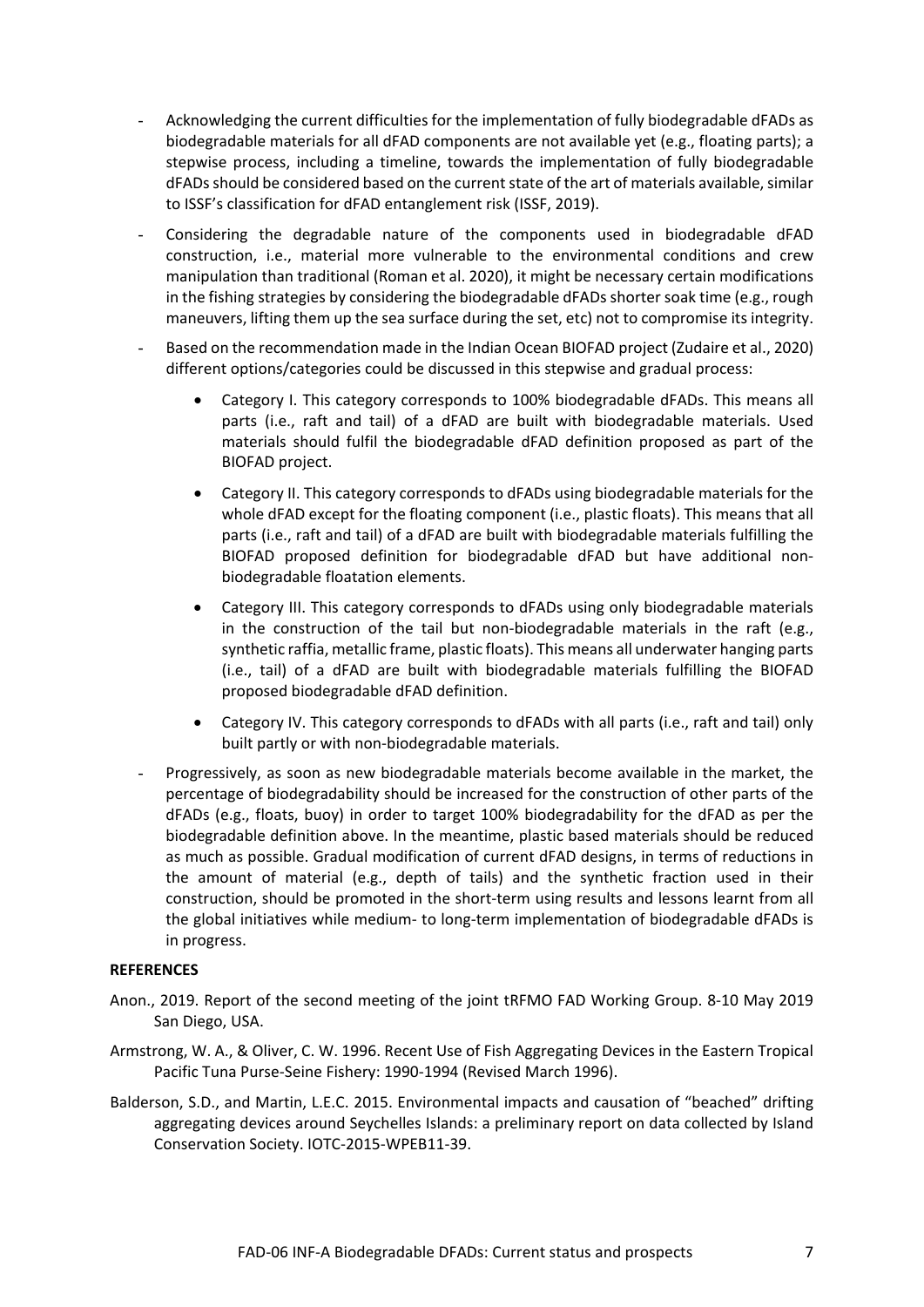- Cózar, A., Echevarría, F., González-Gordillo, J.I., Irigoien, X., Úbeda, B., Hernández-León, S., Palma, Á.T., Navarro, S., García-de-Lomas, J., Ruiz, A., Fernández-de-Puelles, M.L., Duarte, C.M., 2014. Plastic debris in the open ocean. Proceedings of the National Academy of Sciences 111, 10239-10244.
- Davies, T. K., Curnick, D., Barde, J. and Chassot, E. 2017. Potential environmental impacts caused by beaching of drifting Fish Aggregating Devices and identification of management solutions and uncertainties. 1st joint t-RFMO FAD WG
- Delgado de Molina, A., Ariz, J., Pallarés, P., Delgado de Molina, R. and Déniz, S. 2005. Project on new FAD designs to avoid entanglement of by-catch species, mainly sea turtles and acoustic selectivity in the Spanish purse seine fishery in the Indian Ocean. WCPFC Scientific Committee First Regular Session. 8-19 August 2005, Noumea, New Caledonia. FT WP-2.
- Delgado de Molina, A., Ariz, J., Santana, J.V. and Déniz, S. 2007. Study of Alternative Models of Artificial Floating Objects for Tuna Fishery (Experimental Purse seine Campaign in the Indian Ocean). IOTC–2006-WPBy - 05: 28 pp.
- Eljarrat E., 2021. Los Aditivos Químicos asociados al Plástico: otro Reto en la lucha contra la Contaminación por Plásticos. Jornada "Descifrando el Futuro de los Materiales Biodegradables para Aplicaciones Marinas", AZTI, 23 March 2021.
- Escalle, L., Vidal, T., Hare, S., Hamer, P., Pilling, G., PNAO, 2020. Estimates of the number of FAD deployments and active FADs per vessel in the WCPO. WCPFC Sci. Comm. WCPFC-SC16- 2020/MI-IP-13
- Escalle, L., Scutt Phillips, J., Brownjohn, M. et al. 2019. Environmental versus operational drivers of drifting FAD beaching in the Western and Central Pacific Ocean. Sci. rep. nature 9 (1):14005. <https://doi.org/10.1038/s41598-019-50364-0>
- Escalle, L., Hare, S., Moreno, G., and Hamer, P. 2021c. Overview of ongoing work on FADs. WCPFC Scientific Committee WCPFC-SC17-2021/EB-IP-01.
- Escalle, L., Muller, B., Hare, S., Hamer, P., and PNAO. 2021b. Report on analyses of the 2016/2021 PNA FAD tracking programme. WCPFC Scientific Committee WCPFC-SC17-2021/MI-IP-04.
- Escalle, L., Hare, S., Hamer, P., and Pilling, G. 2021a. Pacific dFAD retrieval feasibility Study. WCPFC Scientific Committee WCPFC-SC17-2021/EB-IP-17.
- Franco, J., Dagorn, L., Sancristobal, I. and Moreno, G. 2009. Design of ecological FADs. IOTC-2009- WPEB- 16: 21 pp.
- Franco, J., Moreno, G., López, J. and Sancristobal, I. 2012. Testing new designs of drifting fish aggregating device (FAD) in the Eastern Atlantic to reduce turtle and shark mortality. Collect. Vol. Sci. Pap. ICCAT, 68 (5): 1754-1762.
- Filmalter, J.D., M. Capello, J.L. Deneubourg, P.D. Cowley, and L. Dagorn. 2013. Looking behind the curtain: quantifying massive shark mortality in fish aggregating devices. Front. Ecol. Environ. 11(6): 291–296. doi: 10.1890/130045. 539(November): 207–223. doi: 10.3354/meps11514.
- Gaertner D., and Pallares P. 2002. The European Union Research Project, Efficiency of Tuna Purse-Seiners and Effective Effort (ESTHER): Scientific report of project. SCTB15, Working Paper FTWG-3.
- Grande, M., Ruiz, J., Murua13, H., Murua, J., Goñi, N., Krug, I., Arregui, I. Salgado, A., Zudaire, I. & Santiago, J. 2019. Progress on the code of good practices on the tropical tuna purse seine fishery in the Indian Ocean. IOTC-2019-WPEB15-33.
- IATTC 2019. C-19-01. Resolution on the collection and analyses of data on fish-aggregating devices. [https://www.iattc.org/PDFFiles/Resolutions/IATTC/\\_English/C-19-01-](https://www.iattc.org/PDFFiles/Resolutions/IATTC/_English/C-19-01-Active_Amends%20and%20replaces%20C-18-05%20FADs.pdf) [Active\\_Amends%20and%20replaces%20C-18-05%20FADs.pdf](https://www.iattc.org/PDFFiles/Resolutions/IATTC/_English/C-19-01-Active_Amends%20and%20replaces%20C-18-05%20FADs.pdf)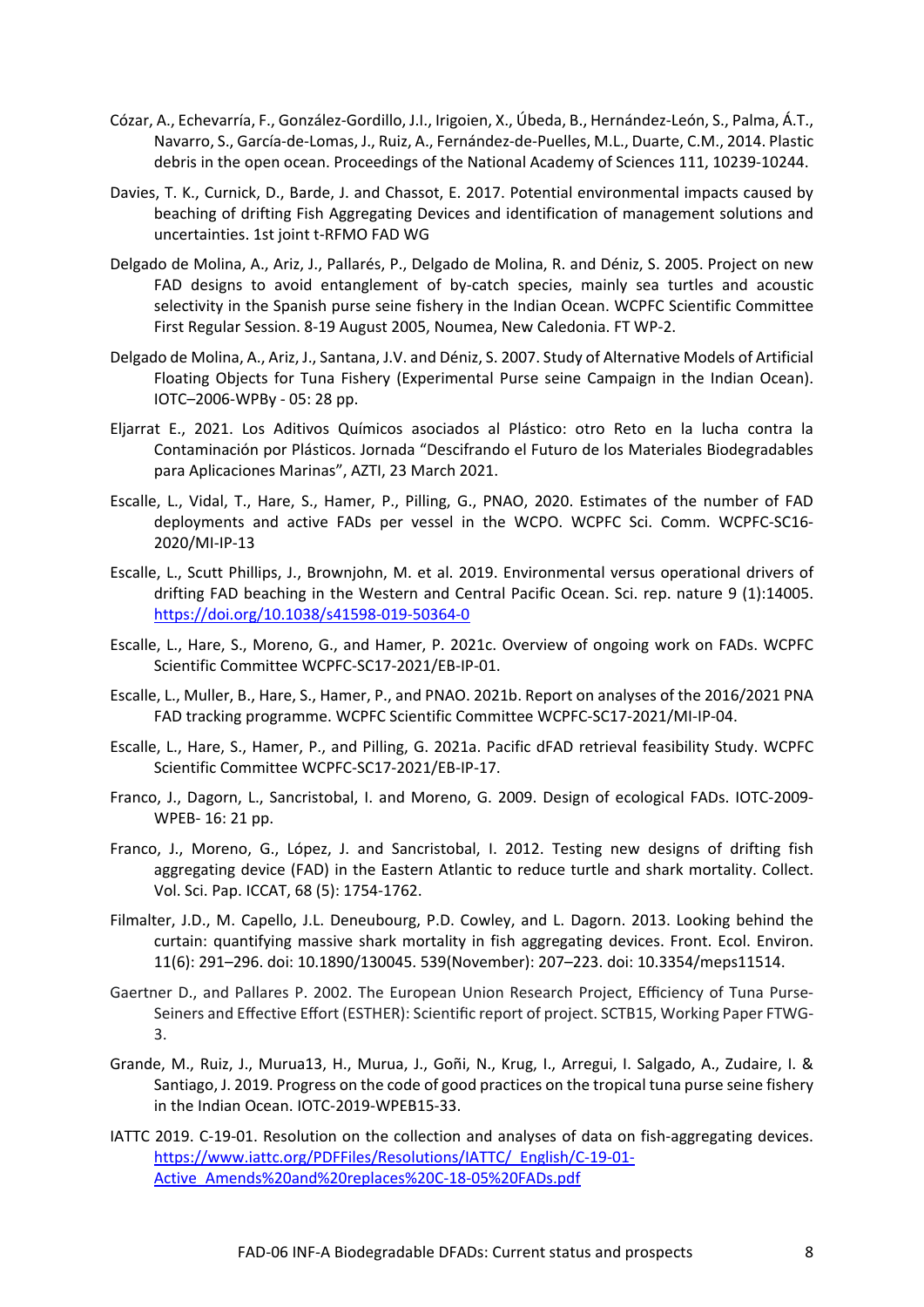- IATTC 2020. C-20-06. Resolution on the conservation measures for tropical tunas in the eastern Pacific Ocean during 2021 pursuant to resolution c-20-05. https://www.iattc.org/PDFFiles/Resolutions/IATTC/\_English/C-20-06- Active\_Consevation%20Tropical%20Tunas%20in%20the%20EPO%20during%202021%20Pursu ant%20to%20RES%20C-20-05.pdf
- ICCAT 2019.REC 19-02. Recommendation by ICCAT to replace recommendation 16-01on Multi-annual conservation and management programme for tropical tunas.
- Imzilen, T., Lett, C., Chassot, E., & Kaplan, D. M. 2021. Spatial management can significantly reduce dFAD beachings in Indian and Atlantic Ocean tropical tuna purse seine fisheries. Biological Conservation, 254, 108939.
- IOTC. 2019. Resolution 19/02 Procedures on a Fish Aggregating Devices (FADs) Management Plan.
- ISSF. 2017. Towards global non-entangling fish aggregating device (FAD) use in tropical tuna purse seine fisheries through a participatory approach. Technical Report 2017-07. International Seafood Sustainability Foundation, Washington, D.C., USA.
- ISSF 2019. ISSF Guide to non-entangling FADs. International Seafood Sustainability Foundation, Washington, D.C., USA. [https://iss-foundation.org/knowledge-tools/guides-best-practices/non](https://iss-foundation.org/knowledge-tools/guides-best-practices/non-entangling-fads/)[entangling-fads/](https://iss-foundation.org/knowledge-tools/guides-best-practices/non-entangling-fads/)
- Itano, D., Fukofuka, S., Brogan, D. 2004. The development, design and recent status of anchored and drifting FADs in the WCPO. Standing Committee on Tuna and Billfish, Majuro, Republic of the Marshall Islands. Information Paper No. INFFTWG-3.17 TH.
- Lambert, S., & Wagner, M. 2017. Environmental performance of bio-based and biodegradable plastics: the road ahead. Chemical Society Reviews, 46(22), 6855-6871.
- Lopez, J., J. M. Ferarios, J. Santiago, M. Ubis, G. Moreno and H. Murua (2019). "Evaluating potential biodegradable twines for use in the tropical tuna FAD fishery." Fisheries Research 219: 105321.
- Maufroy, A., Chassot, E., Joo, R., Kaplan, D.M. 2015. Large-scale examination of spatio-temporal patterns of drifting fish aggregating devices (dFADs) from tropical tuna fisheries of the Indian and Atlantic Oceans. PloS One 10, e0128023–e0128023.
- Morales-Caselles, C., Viejo, J., Martí, E., González-Fernández, D., Pragnell-Raasch, H., González-Gordillo, J.I., Montero, E., Arroyo, G.M., Hanke, G., Salvo, V.S., Basurko, O.C., Mallos, N., Lebreton, L., Echevarría, F., van Emmerik, T., Duarte, C.M., Gálvez, J.A., van Sebille, E., Galgani, F., García, C.M., Ross, P.S., Bartual, A., Ioakeimidis, C., Markalain, G., Isobe, A., Cózar, A., 2021. An inshore–offshore sorting system revealed from global classification of ocean litter. Nature Sustainability 4, 484-493.
- Moreno, G., Restrepo, V., Dagorn, L., Hall, M., Murua, J., Sancristobal, I., Grande, M., Le Couls, S. and Santiago, J. 2016. Workshop on the use of biodegradable fish aggregating devices (FADs). ISSF Technical Report 2016-18A, International Seafood Sustainability Foundation, Washington, D.C., USA. [https://iss-foundation.org/knowledge-tools/technical-and-meeting-reports/download](https://iss-foundation.org/knowledge-tools/technical-and-meeting-reports/download-info/issf-2016-18a-workshop-on-the-use-of-biodegradable-fish-aggregating-devices-fad/)[info/issf-2016-18a-workshop-on-the-use-of-biodegradable-fish-aggregating-devices-fad/](https://iss-foundation.org/knowledge-tools/technical-and-meeting-reports/download-info/issf-2016-18a-workshop-on-the-use-of-biodegradable-fish-aggregating-devices-fad/)
- Moreno, G., J. Murua, L. Dagorn, M. Hall, E. Altamirano, N. Cuevas, M. Grande, I. Moniz, I. Sancristobal, J. Santiago, I. Uriarte, I. Zudaire, and V. Restrepo. 2018. Workshop for the reduction of the impact of Fish Aggregating Devices´ structure on the ecosystem. ISSF Technical Report 2018 19A. International Seafood Sustainability Foundation, Washington, D.C., USA. [https://iss](https://iss-foundation.org/knowledge-tools/technical-and-meeting-reports/download-info/issf-2018-19a-workshop-for-the-reduction-of-the-impact-of-fish-aggregating-devices-structure-on-the-ecosystem/)[foundation.org/knowledge-tools/technical-and-meeting-reports/download-info/issf-2018-19a](https://iss-foundation.org/knowledge-tools/technical-and-meeting-reports/download-info/issf-2018-19a-workshop-for-the-reduction-of-the-impact-of-fish-aggregating-devices-structure-on-the-ecosystem/)[workshop-for-the-reduction-of-the-impact-of-fish-aggregating-devices-structure-on-the](https://iss-foundation.org/knowledge-tools/technical-and-meeting-reports/download-info/issf-2018-19a-workshop-for-the-reduction-of-the-impact-of-fish-aggregating-devices-structure-on-the-ecosystem/)[ecosystem/](https://iss-foundation.org/knowledge-tools/technical-and-meeting-reports/download-info/issf-2018-19a-workshop-for-the-reduction-of-the-impact-of-fish-aggregating-devices-structure-on-the-ecosystem/)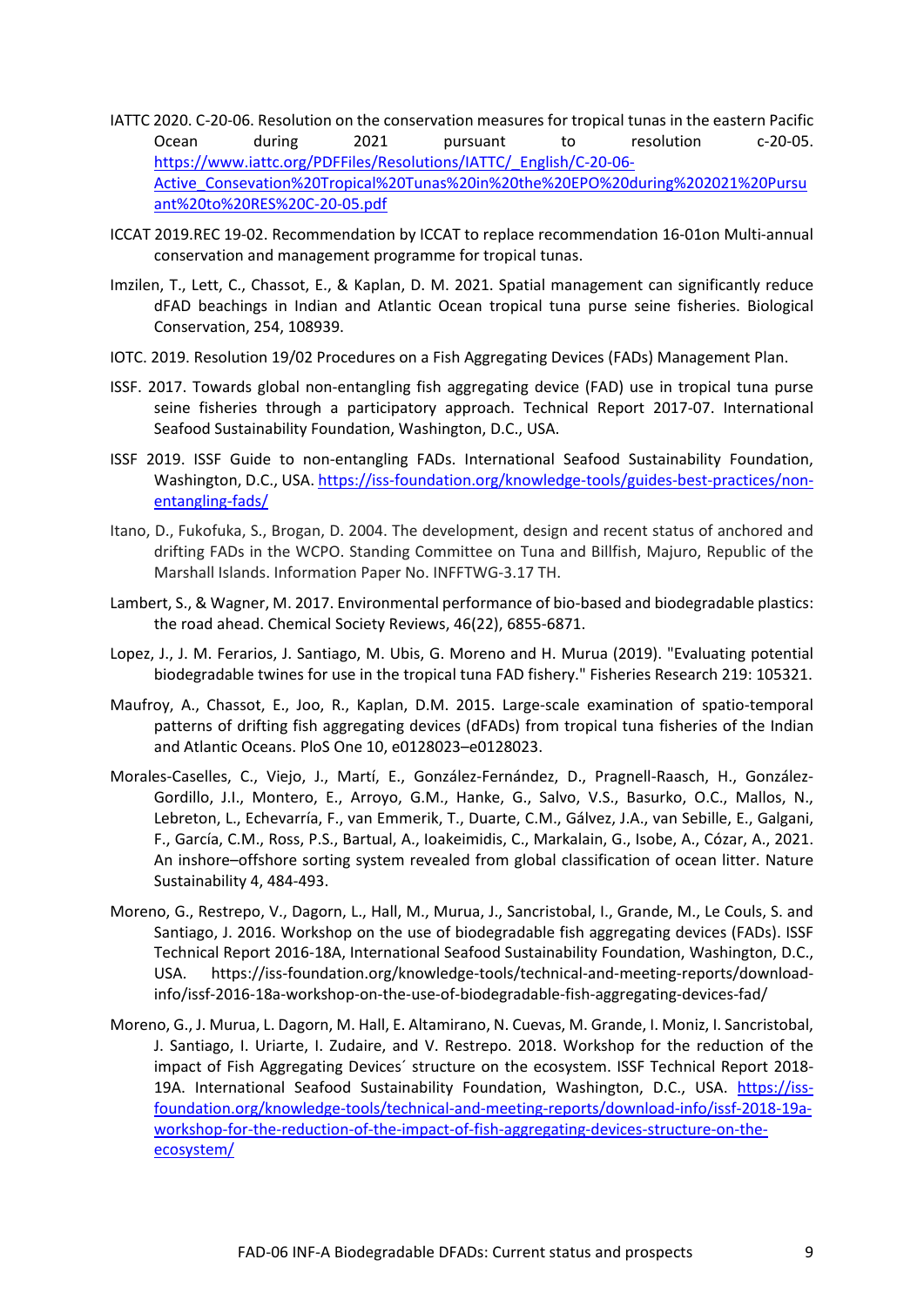- Moreno, G., Jauharee, A.R., Adam, M.S, Restrepo, V. 2019. Towards biodegradable FADs: Evaluating the lifetime of biodegradable ropes in controlled conditions. ISSF Technical Report 2019-13. International Seafood Sustainability Foundation, Washington, D.C., USA. [https://iss](https://iss-foundation.org/knowledge-tools/technical-and-meeting-reports/download-info/issf-2019-13-towards-biodegradable-fads-evaluating-the-lifetime-of-biodegradable-ropes-in-controlled-conditions/)[foundation.org/knowledge-tools/technical-and-meeting-reports/download-info/issf-2019-13](https://iss-foundation.org/knowledge-tools/technical-and-meeting-reports/download-info/issf-2019-13-towards-biodegradable-fads-evaluating-the-lifetime-of-biodegradable-ropes-in-controlled-conditions/) [towards-biodegradable-fads-evaluating-the-lifetime-of-biodegradable-ropes-in-controlled](https://iss-foundation.org/knowledge-tools/technical-and-meeting-reports/download-info/issf-2019-13-towards-biodegradable-fads-evaluating-the-lifetime-of-biodegradable-ropes-in-controlled-conditions/)[conditions/](https://iss-foundation.org/knowledge-tools/technical-and-meeting-reports/download-info/issf-2019-13-towards-biodegradable-fads-evaluating-the-lifetime-of-biodegradable-ropes-in-controlled-conditions/)
- Moreno, G., Murua, J., Jauharee, A., Zudaire, I., Murua, H., and Restrepo, V. (2020). Compendium of ISSF research activities to reduce FAD structure impacts on the ecosystem. ISSF Technical Report 2020-13. International Seafood Sustainability Foundation, Washington, D.C., USA https://issfoundation.org/download-monitor-demo/download-info/issf-2020-13-compendium-of-issfresearch-activities-to-reduce-fad-structure-impacts-on-the-ecosystem/
- Moreno, G., Salvador, J., Murua, H., Uranga, J., Zudaire, I., Murua, J., Grande, M., Cabezas, O., Restrepo, V. 2021. The JellyFAD: a paradigm shift in bio-FAD design. International Commission for the Conservation of Atlantic Tuna. SCRS/P/2021/014.
- Murua, J., Moreno, G., Hall, M., Itano, D., Dagorn, L., and Restrepo, V. 2014. ISSF Skipper Workshops: Collaboration between scientists and fishing industry to mitigate bycatch in tuna FAD fisheries. ISSF Technical Report 2014-06, International Seafood Sustainability Foundation, Washington, D.C., USA.
- Murua, J., Moreno, G., Hall, M., Dagorn, L., Itano, D., Restrepo, V. 2017. Towards global non-entangling fish aggregating device (FAD) use in tropical tuna purse seine fisheries through a participatory approach. ISSF Technical Report 2017–07. International Seafood Sustainability Foundation, Washington, D.C., USA.
- Murua, J., Moreno, G., Itano, D., Hall, M., Dagorn, L., and Restrepo, V. 2018. ISSF Skippers' Workshops Round 7. ISSF Technical Report 2018-01. International Seafood Sustainability Foundation, Washington, D.C., USA
- Phillip, N. B. J., and Escalle, L. 2020. Updated evaluation of drifting FAD construction materials in the WCPO. WCPFC Scientific Committee WCPFC-SC16-2020/EB-IP-03.
- Román, M., López, J., Hall, M., Robayo, F., Vogel, N., García, J.L., Herrera, M., and Aires-da-Silva, A. 2020. Testing biodegradable materials and prototypes for the tropical tuna fishery on FADs. IATTC-SAC-11-11.
- Scott, J. and López, J. 2014. The use of FADs in tuna fisheries. Report by Policy Department Structural and Cohesion Policies, European Parliament, P/B/PECH/IC/2013-123.
- TUNACONS. 2017. Primera reunion de trabajo sobre experiencias en el desarrollo de plantados no enmallantes y biodegradables para la pesquería de atunes con red de cerco en el Océano Pacífico Oriental. TUNACONS, Manta, Ecuador.
- WCPFC 2020. CMM-2020-01 Conservation and management measure for bigeye, yellowfin and skipjack tuna in the Western and Central Pacific Ocean.
- Zimmermann, L., Dombrowski, A., Völker, C., & Wagner, M. 2020. Are bioplastics and plant-based materials safer than conventional plastics? In vitro toxicity and chemical composition. Environment International, 145, 106066.
- Zudaire, I., Santiago, J., Grande, M., Murua, H., Adam, P. A., Nogués, P., Collier, T., Morgan, M., Khan, N., Baguette, F., Moron, J., Moniz, I., & Herrera, M. 2018. FAD Watch: a collaborative initiative to minimize the impact of FADs in coastal ecosystems. A paper submitted to the 14th IOTC Working Party on Ecosystems and Bycatch, Cape Town, South Africa.
- Zudaire, I., Tolotti, M.T., Murua, J., Capello, M., Basurko, O.C., Andrés, M., Krug, I., Grande, M., Arregui, I., Uranga, J., Baidai, Y., Floch, L., Ferarios, J.M., Goñi, N., Sabarros, P.S., Ruiz, J., Ramos, M.L.,